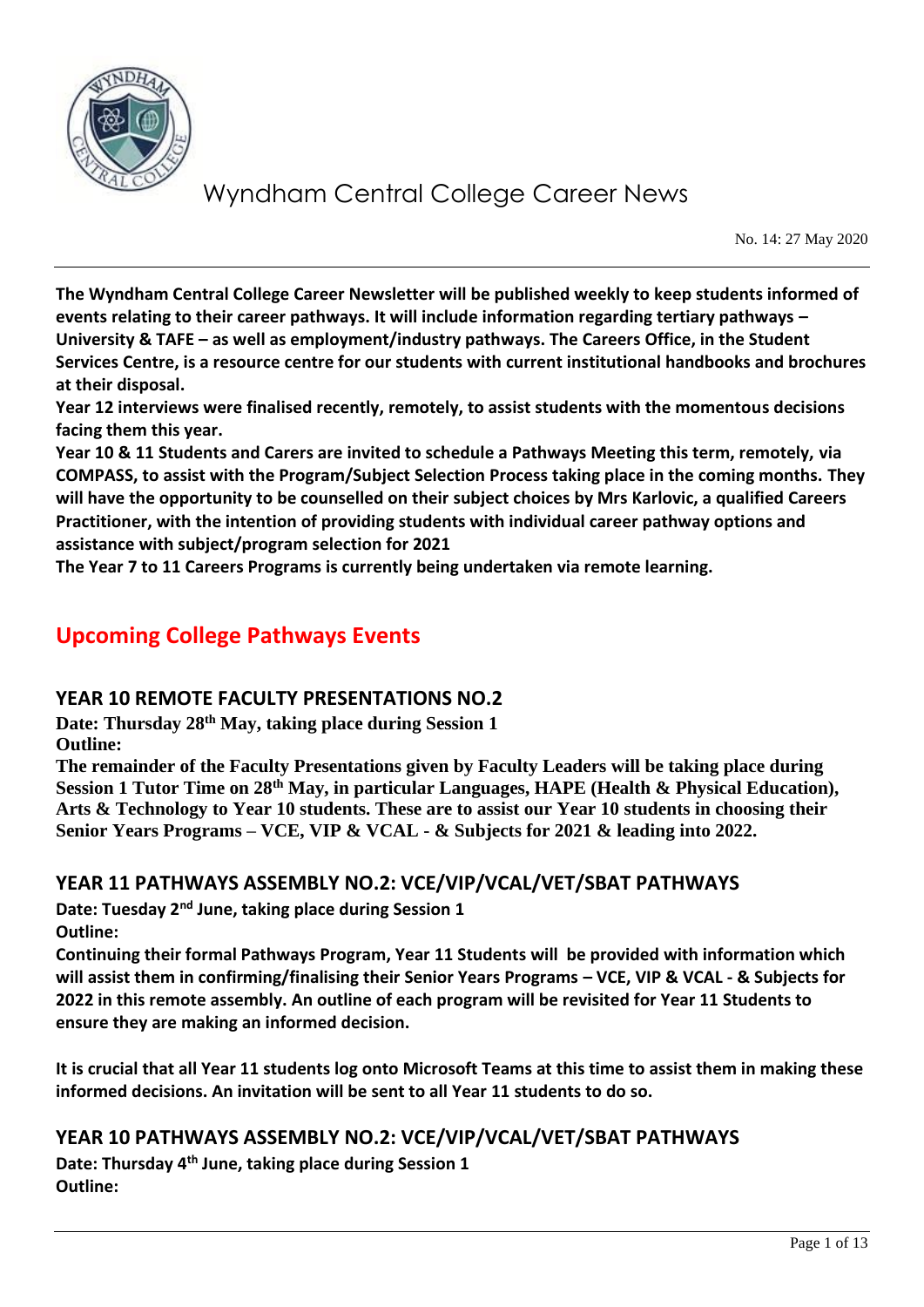

No. 14: 27 May 2020

**Continuing their formal Pathways Program, Year 10 Students will be provided with information which will assist them in choosing their Senior Years Programs – VCE, VIP & VCAL - & Subjects for 2021 & leading into 2022 in this remote assembly. An explanation of each program will be provided for Year 10 Students to ensure they are making an informed decision.**

**It is crucial that all Year 10 students log onto Microsoft Teams at this time to assist them in making these informed decisions. An invitation will be sent to all Year 10 students to do so.**

#### **YEAR 9, 10 & 11 PATHWAYS PARENT/CARER/STUDENT REMOTE INFORMATION**

**Parents/Carers of Year 9, 10 & 11 students are invited to attend a remote Pathways Information Evening with their Sons/Daughters which will be taking place at scheduled times next week. The purpose of this Information Evening is to outline the Formal Careers Program and the School Pathways Plan delivered at the College.**

**Dates and times are as follows:**

- **Year 11 Presentation: Tuesday 2nd June, 7pm**
- **Year 9, 10 & 11 EAL Presentation: Wednesday 3rd June, 5.30pm**
- **Year 9 Presentation: Wednesday 3rd June, 7pm**
- **Year 10 Presentation: Thursday 4th June, 7pm**

**Information will be provided on the following:**

- **The Pathways Program, including events, important dates, etc**
- **The College Pathways Portal, Career Tools Online Program &**
- **Program/Subject/Elective Expression of Interest Proforma's**
- **WEB Preferences Online Application Process**

**It is crucial that all Parents/Carers/ log onto Microsoft Teams with their sons/daughters at this time to support them in making these informed pathways decisions for their programs over the next few years.** 

**An invitation will be sent to all students/parents/carers to do so.**

### **Upcoming Virtual Events**

#### **VCE & Beyond - Virtual Careers Expo**

Year 10, 11 & 12 students will be given the opportunity next week, during their scheduled remote CAP's time, to register online for the VCE & Beyond - Virtual Careers Expo.

Where possible, they will also have access to the VCE & Beyond - Virtual Careers Expo, during scheduled class time & further into their individual time, to explore all the expo has to offer.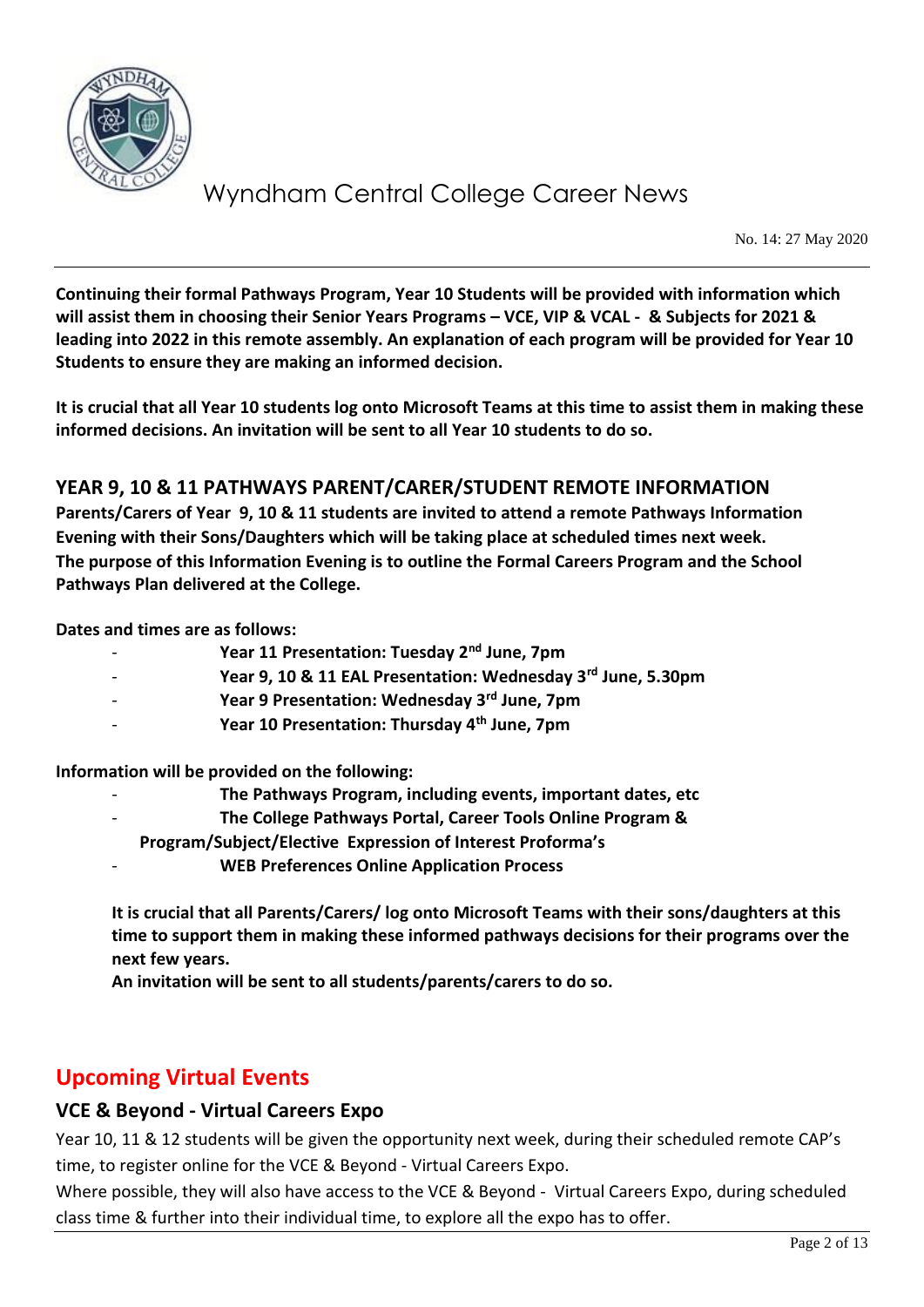

No. 14: 27 May 2020

It is a unique opportunity during these challenging times for students to explore the vast array of postsecondary options available to them and to assist them in selecting their programs/subjects/courses for 2021.

We ask parents to also register and have access to the expo in order to support their son/daughter. The VCE & Beyond - Virtual Careers Expo is an innovative and interactive partnership between Australia's major tertiary education provider - University, TAFE & Private - designed to showcase the wide range of options available to students as they prepare for life after school.

Students and their families will be able to:

Connect with Universities

- Visit virtual booths from over 80 University and Higher Education providers!
- Ask live questions or book a video chat with student advisors
- Early admission information, scholarship applications and other relevant topics

Connect with VCE Experts

- Pick and choose daily webinars
- Specific career strategies for success
- Dealing with stress, maintaining motivation
- Parent-specific tips to support your child

When: Wednesday 10 – Sunday14 June, 2020 Information and RSVP:<https://bit.ly/2XMrz5r>

#### **The University of Melbourne – Meet Melbourne Live**

The University of Melbourne is running the following online information sessions for prospective students in May:

27 Commerce

28 IT & Computer Science

If you missed the previous information sessions for the course areas below, you can watch recordings.

- Agriculture & Food Science
- Health
- Law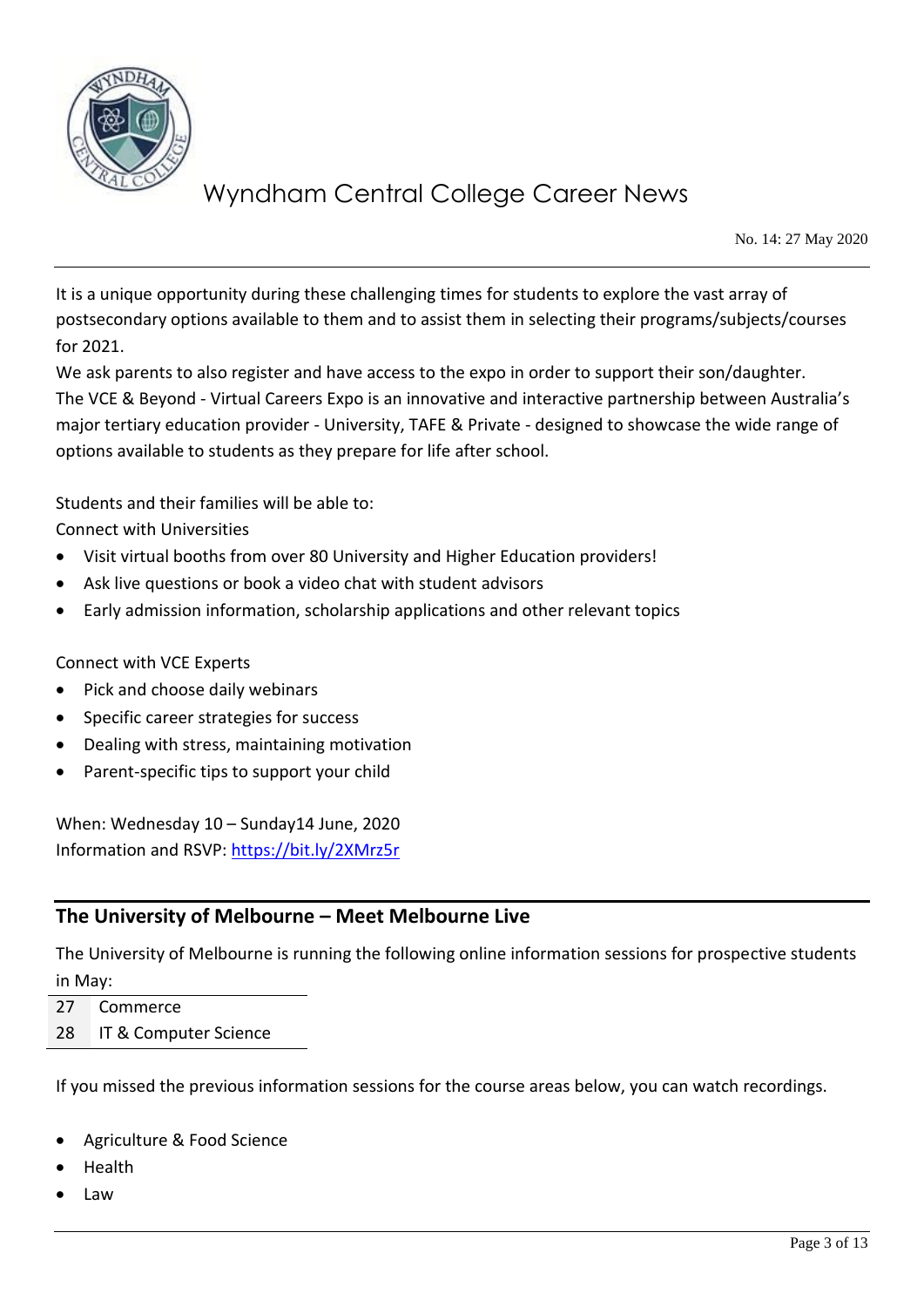

No. 14: 27 May 2020

- Architecture, Building, Planning & Design
- **Science**
- **Engineering**
- Visual & Performing Arts
- Music
- Education
- Veterinary Medicine

To RSVP for the Commerce, IT and Computer Science sessions, and to watch previous sessions, visit <http://bit.ly/2TJWmxa>

#### **Study@RMIT Virtual Expo**

The Study@RMIT Virtual Expo is a fantastic opportunity for prospective students to discover everything that RMIT University has to offer.

You will have the chance to explore study areas, and also speak directly with RMIT staff about your study options for next year and beyond.

Date: Saturday 30 May, 6am – 9pm Information and RSVP:<https://bit.ly/2ZgVvHN>

#### **Monash University - Inside Monash Seminars**

Monash University is running the following online information sessions for prospective students:

May

27 Pharmacy & Pharmaceutical Science

June

2 Criminology

11 Law

11 The Monash Science Experience

Information and RSVP - <https://bit.ly/2KZunV9>

Monash are also hosting an online information evening for prospective students and their families on Wednesday 27 May.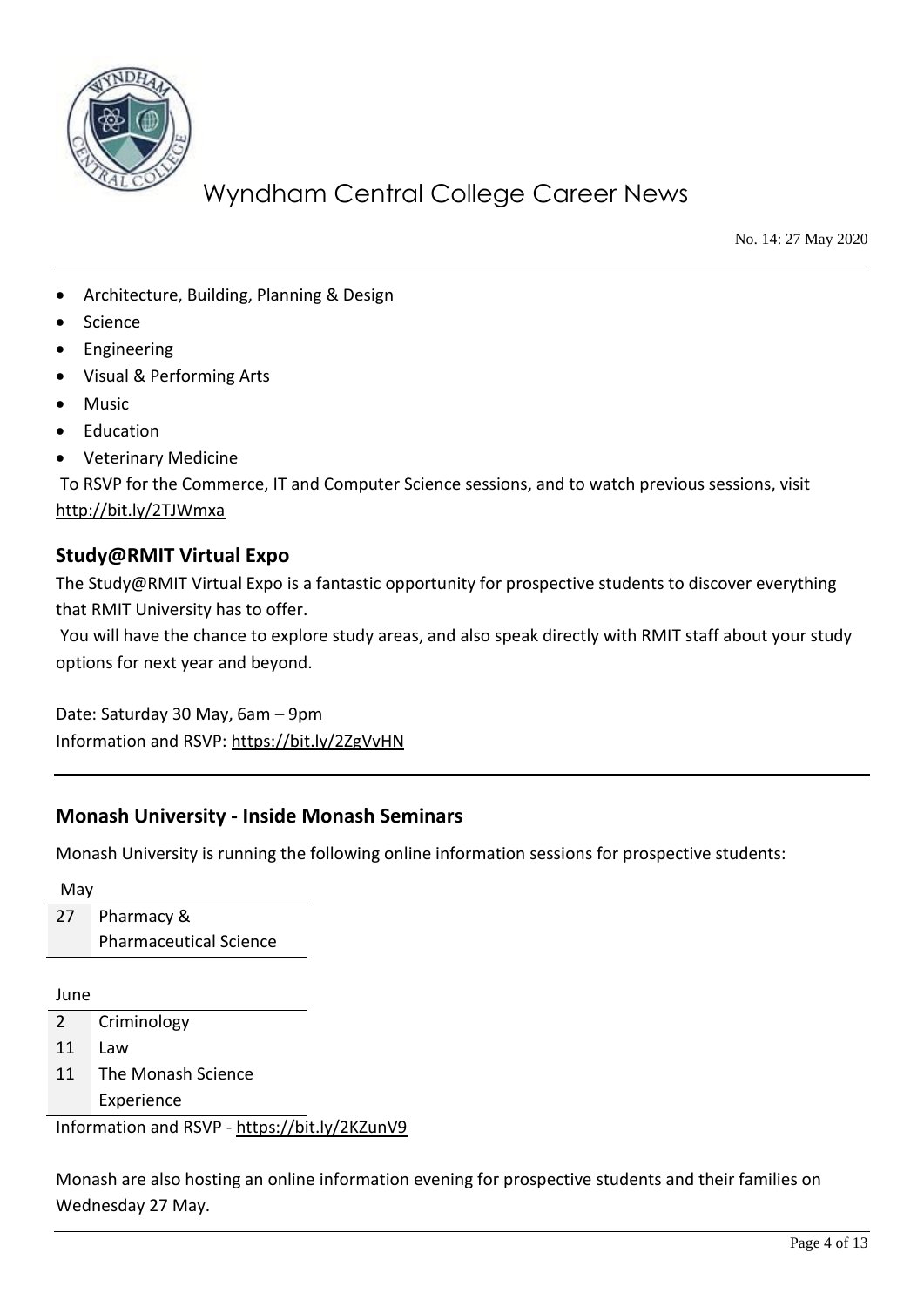

No. 14: 27 May 2020

Register via<https://bit.ly/39GmmOQ>

#### **The Hotel School Melbourne**

Virtual Information Session

The Hotel School offers courses in hotel management, and hotel and tourism management. The institute is running a virtual Information Session for prospective students on the  $28<sup>th</sup>$  of May between 4pm – 4.30pm, <https://bit.ly/2zrzqLs>

Early offer applications – now open

Early offer applications are now open for the 2021 intake. Minimum entry requirements for the Diploma and Bachelor courses is a year 12 completion – no ATAR is required,<https://bit.ly/35SErZN>

### **Upcoming Virtual Events**

#### **Victoria University – Information Evenings**

Victoria University is running the following online information sessions for prospective students:

May

27 Youth Work, Criminal Justice & Community Development 28 Education & Early Childhood

June

- 1 Business, Tourism, Hospitality & Event Management
- 2 Psychology & Social Work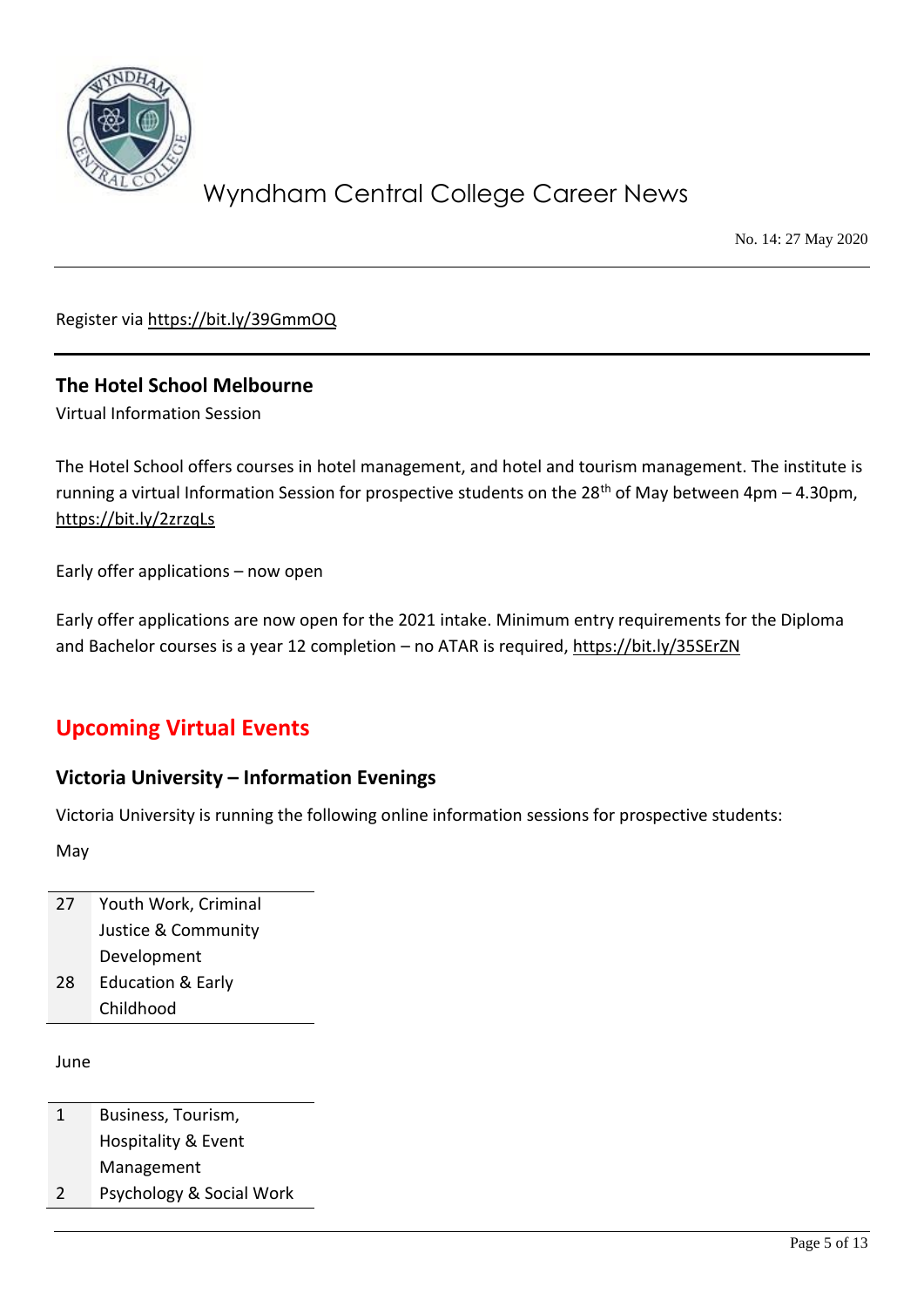

No. 14: 27 May 2020

3 Sciences – Biomedical, Exercise, Environmental & Biotechnology

Information and RSVP - <https://bit.ly/2LcwuoQ>

#### **Discover Deakin Seminars**

Deakin University is running the following online information sessions for prospective students:

| May                           |
|-------------------------------|
| Criminology                   |
|                               |
| June                          |
| Communication                 |
| Design                        |
| Property & Real Estate        |
| Marketing & Human             |
| Resources Psychology          |
| Teaching                      |
| <b>Information Technology</b> |
| Arts                          |
| <b>Commerce vs Business</b>   |
| <b>Creative Arts</b>          |
| <b>Business Analytics</b>     |
| Artificial Intelligence       |
| Architecture &                |
| Construction                  |
| Management                    |
| <b>Forensic Science</b>       |
| Law                           |
| Engineering                   |
| Sport Development &           |
| Management                    |
| Software Engineering          |
| <b>Biomedical Science</b>     |
|                               |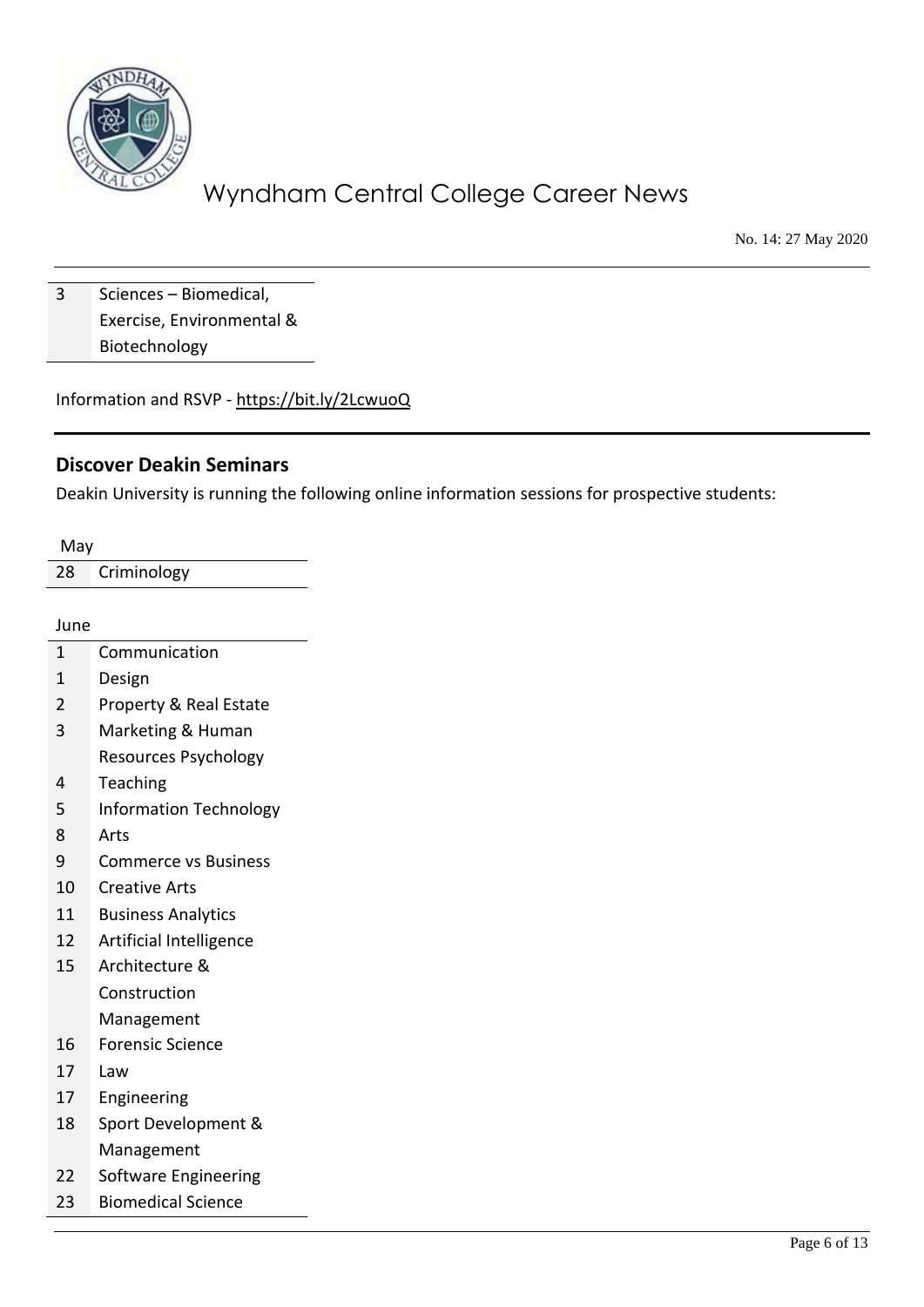

No. 14: 27 May 2020

25 Environment

Information and RSVP - <https://bit.ly/2YIZXi5>

#### **Federation University – Your Fed Future**

Federation University is running the following online information sessions for prospective students:

May

| 27 | Spotlight on VCE and       |
|----|----------------------------|
|    | university online learning |
| 28 | Churchill, Gippsland       |
|    | campus showcase            |

June

| $\mathbf{1}$ | Study community & |
|--------------|-------------------|
|              | human services    |

- 4 Turn your passion for science into a career
- 9 Study sport, physical education or outdoor education
- 11 Study teaching and education
- 12 Criminal Justice & Criminology

Information and RSVP - <https://bit.ly/2WfWfLo>

Access recordings of previous webinars on careers, pathways, scholarships and visual arts etc., at <https://bit.ly/3bKOIsq>

#### **Academy of Information Technology (AIT) – Virtual Open Day**

AIT campuses are located in Melbourne and Sydney. The institute offers diploma and degree courses in: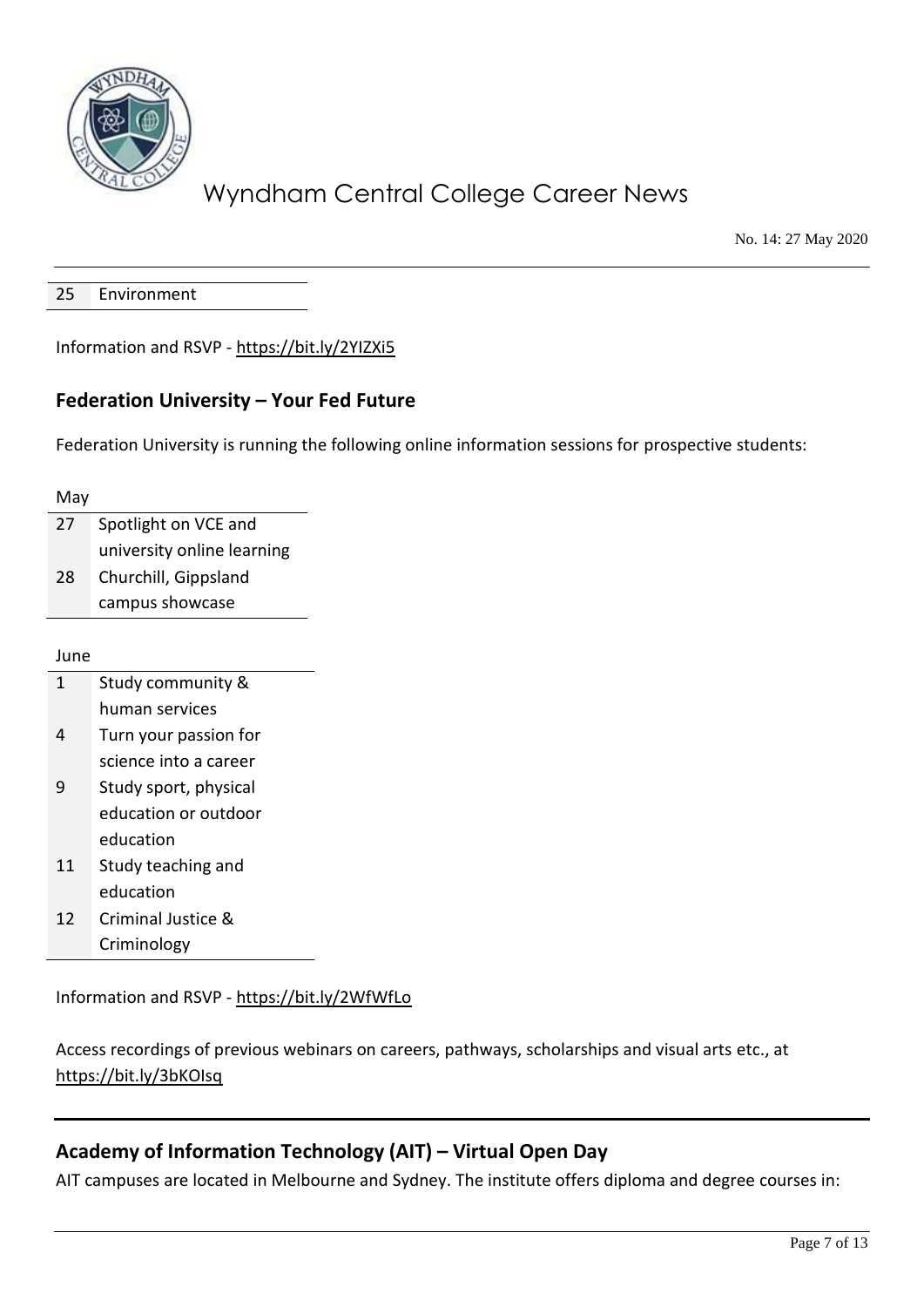

No. 14: 27 May 2020

| Mobile App         | Games                  |
|--------------------|------------------------|
| Design             | Programming            |
| <b>Game Design</b> | Information            |
|                    | Technology             |
| Interactive        | Film                   |
| Media              |                        |
| 2D Animation       | 3D Design              |
| Digital Design     | <b>Interior Design</b> |

The institute is running a virtual open day for prospective families.

Date: Wednesday 10 June, 5pm – 7pm Information and RSVP,<https://bit.ly/2We7WlK>

#### **Australian Catholic University – Talk with Industry Series**

Australian Catholic University is running the following online sessions for prospective students:

June 2 Talk with IT and business professionals 3 Talk with lawyers 17 Talk with occupational therapists and speech pathologists

July

2 Talk with exercise scientists and physiotherapists

Information and RSVP - <https://bit.ly/2XwbkYr>

### **RMIT University – Discover What's Next series**

RMIT University is running the following online sessions for prospective students: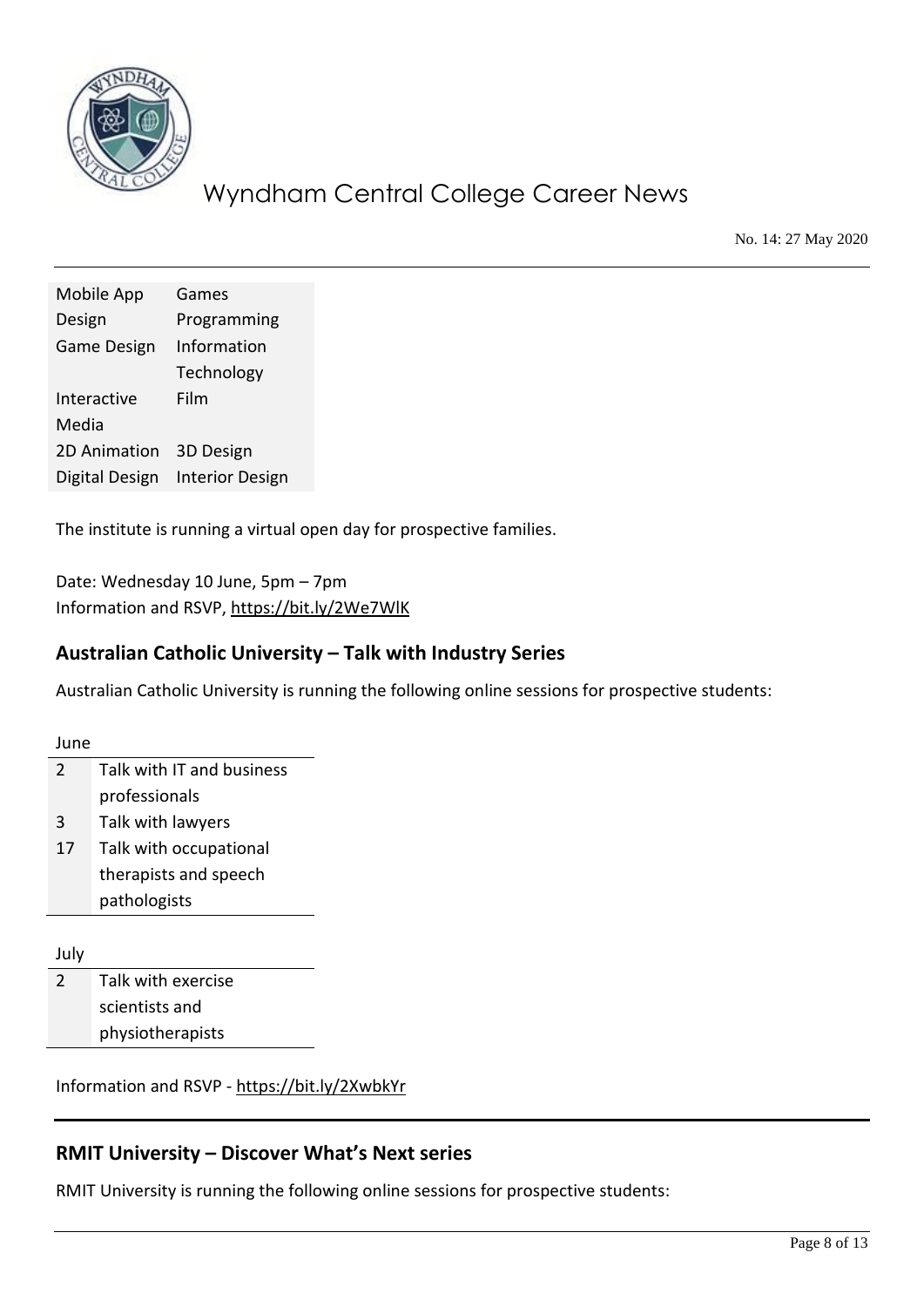

No. 14: 27 May 2020

| June           |                                    |
|----------------|------------------------------------|
| 9              | All you need to know               |
|                | about RMIT                         |
| 11             | Art, Design & Architecture         |
| 18             | Communications,                    |
|                | Journalism & Media                 |
| 23             | <b>Business &amp; Law</b>          |
| 25             | Engineering                        |
| 30             | Flight Training & Aviation         |
|                |                                    |
| July           |                                    |
| $\overline{2}$ | Science                            |
| 9              | Computer Science &                 |
|                | <b>Information Technology</b>      |
| 16             | Fashion                            |
| 23             | <b>Health &amp; Biomedical</b>     |
|                | Sciences                           |
| 28             | <b>Education &amp; Social</b>      |
|                | Sciences                           |
| 30             | <b>Building &amp; Construction</b> |
|                |                                    |

Information and RSVP - <https://bit.ly/2M0UGeg>

#### **RMIT University – Surveying Workshop**

RMIT is running a one-hour workshop on their land surveying course and careers in surveying on 30 June. You can register for the event at<https://bit.ly/3c3X6mW>

### **Federation University**

New course offerings in 2021:

Bachelor of Nursing / Bachelor of Midwifery,<https://bit.ly/2ZwQCKC>

Bachelor of Physiotherapy,<https://bit.ly/2THsK3n>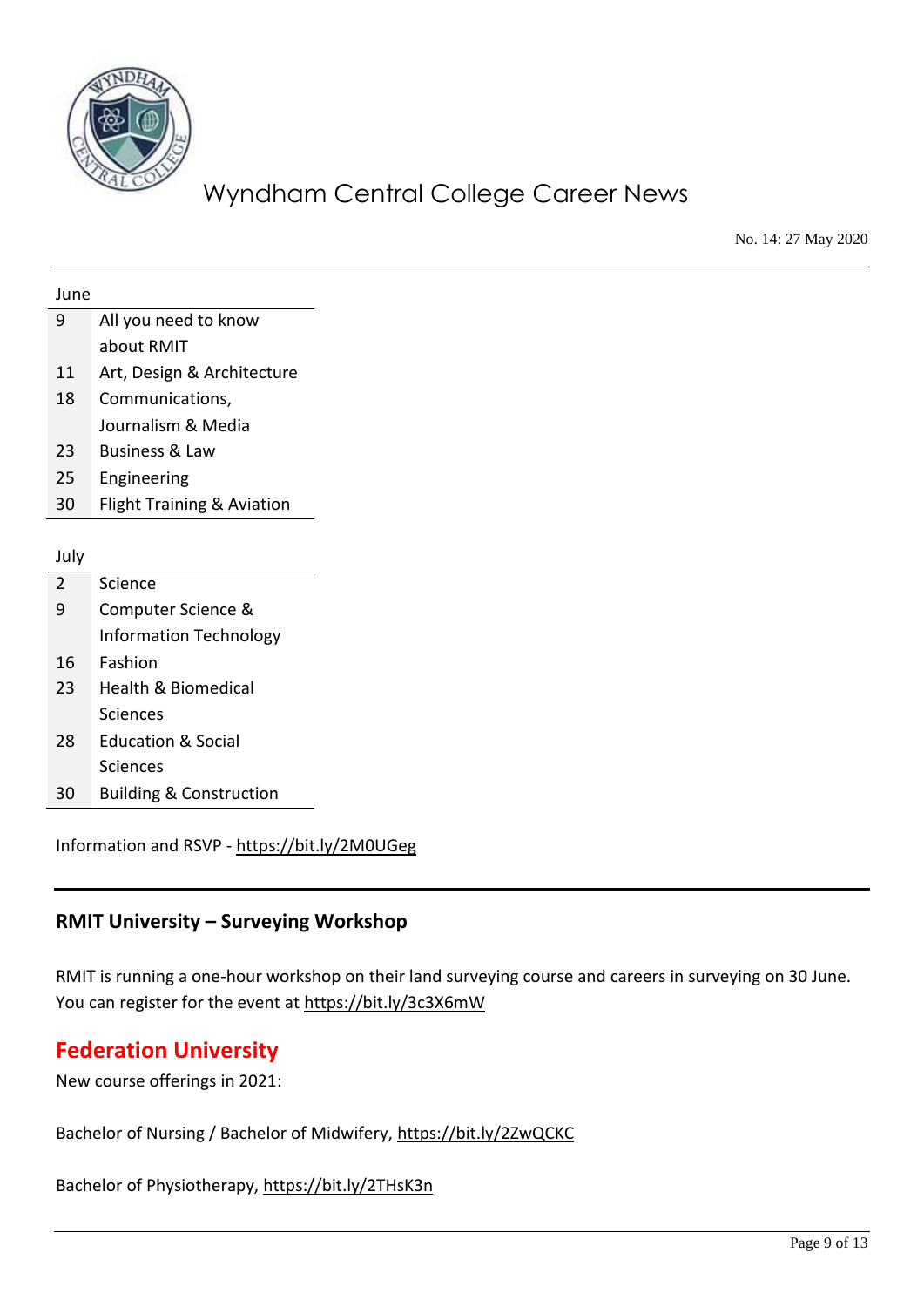

No. 14: 27 May 2020

Bachelor of International Sport Management,<https://bit.ly/3gh5PFA>

### **Skills Shortage Area: Oral Health**

Are you interested in health and science? Have you thought about dentistry but concerned you won't receive the required ATAR? You may be interested in exploring the following occupations:

Dental Nurse/Assistant: assists dental team, supports patient, sterilisation of equipment, prepares dental materials, maintains client records etc.

Dental Hygienist: educates patients about prevention of disease, treats oral diseases, and provides dental treatments.

Dental Therapist: examines and treats diseases of the teeth in children and adolescents under the supervision of dentists.

Dental Technician: designs and constructs dentures, crowns, impression trays, oral splints etc.

For information on these career areas, go to the Australian Dental Association- [www.ada.org.au/](http://www.ada.org.au/)

### **The Good Careers Guide**

**The 2020 Good Careers Guide has just been launched! The Guide will assist students in their career planning.**

**Key features include:**

- **over 400 job descriptions connected to Job Outlook data**
- **how to choose courses**
- **how to find a job**
- **how to make a resume and prepare for an interview.**

**You can access the Guide at<https://bit.ly/3cDLQhE>**

### **The Good Universities Guide**

The Good Universities Guide connects 400 job descriptions from The Good Careers Guide with every accredited course in Australia. Select a field of work and start exploring.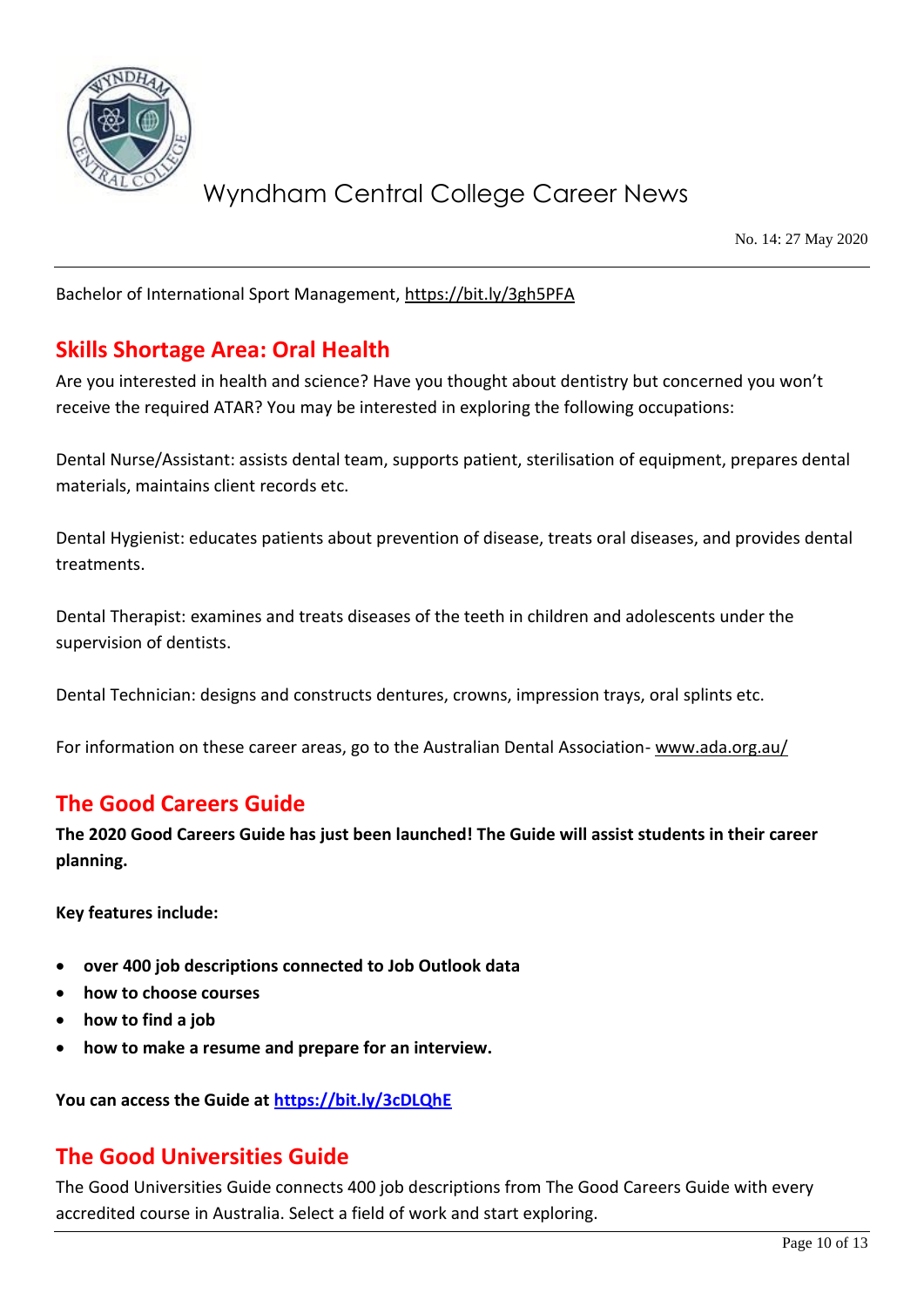

No. 14: 27 May 2020

You can access the Guide at<https://bit.ly/3c5gmQQ>

### **Maths, Science & Engineering Careers**

Do you enjoy mathematics, science and engineering subjects at school? Have you considered pursuing a career in these areas? Mathematics, science and engineering shape our day-to-day lives. For example:

Who produces your breakfast? Farmers, food scientists and technologists, nutritionists

Who takes you to school? Design & development engineers, petrochemical engineers, automotive engineers, automotive electricians, environmental scientists, mechanics, materials scientists.

Who built your school? Architects, surveyors, structural engineers, electricians, plumbers, carpenters.

Who assists your learning? Teachers, journalists, film producers, software designers, publishers, writers.

Who helps you exercise? Exercise scientists, physiotherapists, sports psychologists

Who keeps you healthy? Doctors, nurses, pharmacists, biomedical scientists.

Who contributes to your spare time? Computer game developers, music technologists, product designers, sound and lighting technicians.

Exploring mathematics, science and engineering degrees

#### **MATHEMATICS**

If you are a logical and analytical person who enjoys solving problems with numbers, you may like to explore a career in mathematics, statistics and actuarial studies.

Employment for actuaries, mathematicians and statisticians is expected to grow strongly over the next three years.

Go t[o https://bit.ly/2VNyjLK](https://bit.ly/2VNyjLK) to find out more.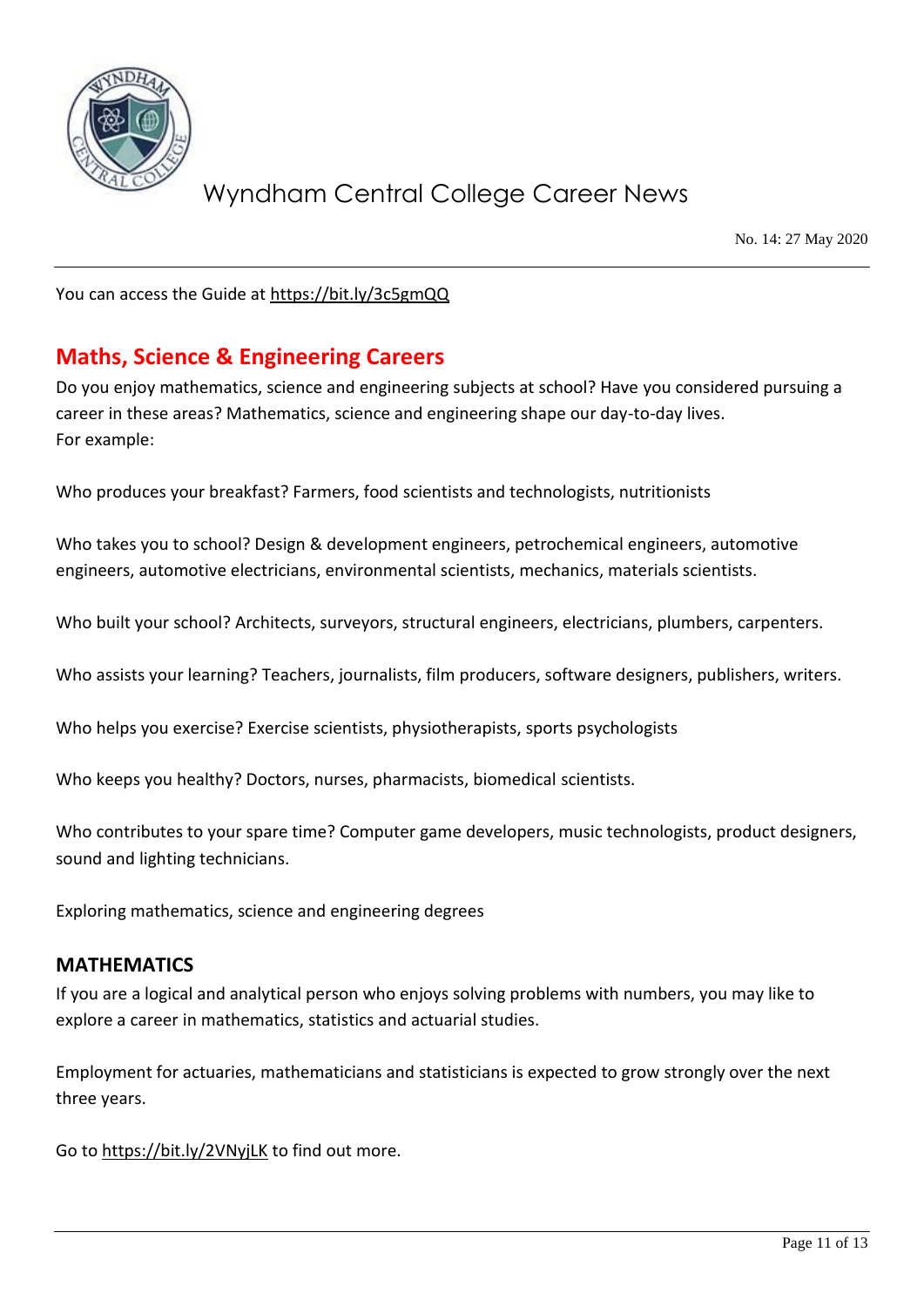

No. 14: 27 May 2020

For information about maths careers, download the Careers With Science – Maths guide, <http://bit.ly/39SxV6r>

#### **SCIENCE**

There are several broad disciplines in science. The following are examples-

Physical science is for people who like to ask questions about why things are the way they are in the world around us. School subjects include chemistry and physics.

Computer science is for people who like to understand how computers work and to learn how develop new programs and systems.

Life sciences is for people who like to ask questions and think about living things and covers areas such as medicine, biology and ecology.

Astrophysics is for people who are fascinated with the universe, stars and space exploration.

Earth science is for people who are interested in soil, rocks, weather and the natural environment.

Thousands of new jobs for science professionals will be created over the next 5 years. Demand for health science graduates in areas such as audiology, dietetics, nursing, and podiatry will be high. For more information about science careers, download the Careers With Science Guide - <http://bit.ly/39SxV6r>

#### **ENGINEERING**

If you are practical, like to know how things work and enjoy analysing and solving problems using mathematics and science, you should explore careers in engineering.

For more information about engineering careers, and engineering specialisations such as civil and mechanical, download the Careers With Science - Engineering Guide - <http://bit.ly/39SxV6r>

To find out what type of engineering you would be suited to, take the following quiz <http://bit.ly/1PVPOU4>

Mrs Kathy Karlovic Pathways & Transitions Leader/VET Coordinator